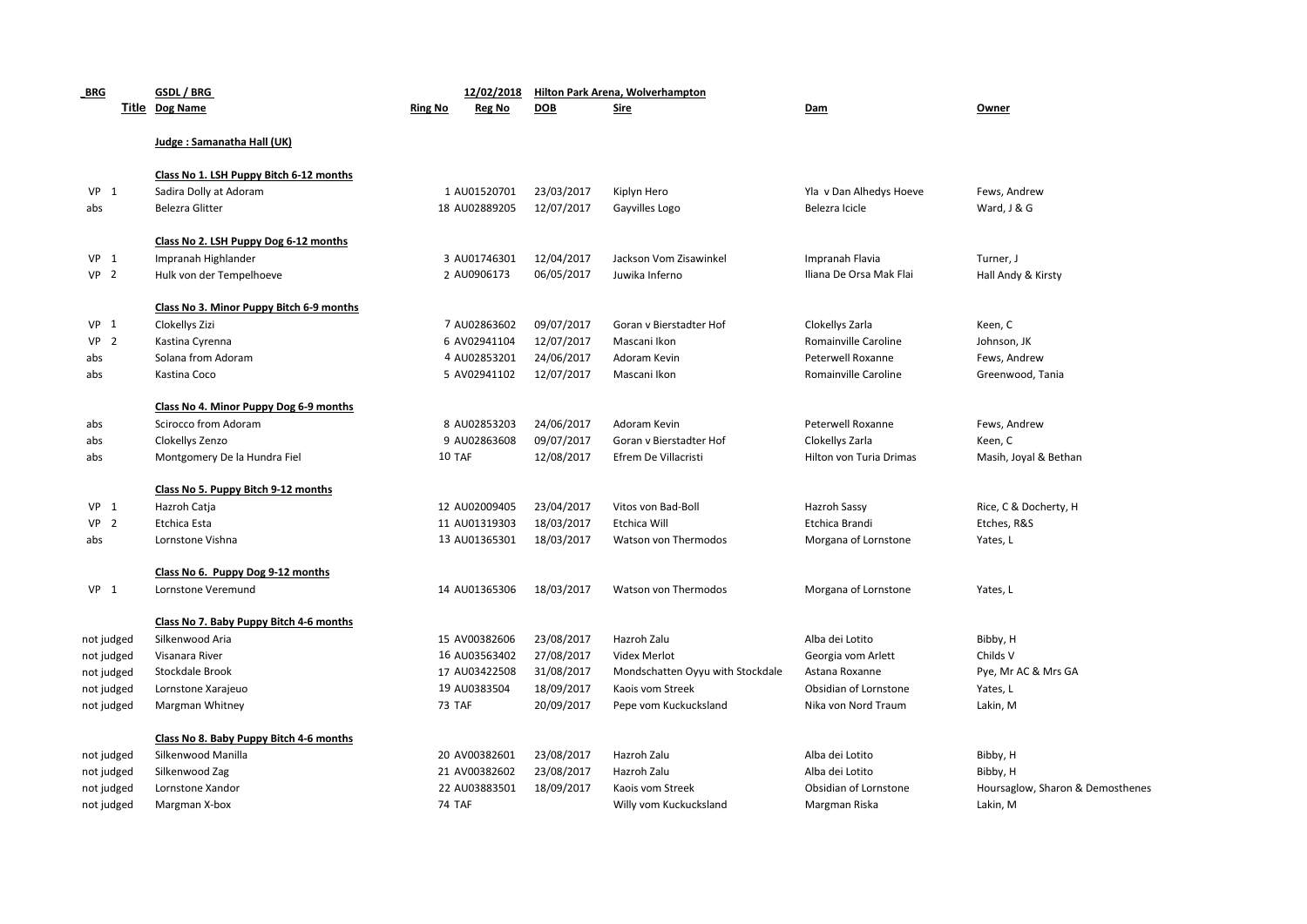| <b>BRG</b>      |       | GSDL / BRG                                      |                | 12/02/2018    | Hilton Park Arena, Wolverhampton |                              |                            |                           |  |
|-----------------|-------|-------------------------------------------------|----------------|---------------|----------------------------------|------------------------------|----------------------------|---------------------------|--|
|                 | Title | Dog Name                                        | <b>Ring No</b> | <b>Reg No</b> | <b>DOB</b>                       | <b>Sire</b>                  | Dam                        | Owner                     |  |
|                 |       | Class No 9. LSH Intermediate Bitch 12-24 months |                |               |                                  |                              |                            |                           |  |
| SG <sub>1</sub> |       | Cruaghaire Jaede                                |                | 23 AT03288105 | 24/08/2016                       | Conbhairean Freddie          | Cruaghaire Catoria         | Cuthbert, Mr & Mrs        |  |
|                 |       |                                                 |                |               |                                  |                              |                            |                           |  |
|                 |       | Class No 10. LSH Intermediate Dog 12-24 months  |                |               |                                  |                              |                            |                           |  |
| SG <sub>1</sub> |       | Giantlands King For Zennpersolus                |                | 26 AT02941801 | 29/06/2016                       | Cezar von der Zenteiche      | Conbhairean Inka           | Marshall, D M             |  |
| SG <sub>2</sub> |       | Shaneva Alarik                                  |                | 25 AT03203704 | 28/07/2016                       | <b>Tramella Hanx</b>         | Peterwell Reva             | Bridge, S & Smith, P      |  |
| SG <sub>3</sub> |       | Opalia Firestorm                                |                | 27 AT01900308 | 01/05/2016                       | Quattro vom Steffen Haus     | Opalia Taboo               | Meakin, L                 |  |
| abs             |       | Hazroh Zalu                                     |                | 24 AT0163008  | 29/03/2016                       | Milano vom Simpor            | Hazroh Sassy               | Bibby, H                  |  |
|                 |       | Class No 11. Junior Bitch 12-18 months          |                |               |                                  |                              |                            |                           |  |
| SG <sub>1</sub> |       | Conbhairean Raffi                               |                | 30 AU00453206 | 31/12/2016                       | Hugo vom Radhaus             | Vesna vom Bad-boll         | Docherty, H & MacDonald H |  |
| SG <sub>2</sub> |       | Margman Peanut                                  |                | 34 03098/16   | 10/06/2016                       | Margman Yes                  | Nessy Solo Rigoletto       | Lakin, M                  |  |
| SG <sub>3</sub> |       | <b>Brineack Elana</b>                           |                | 33 AU00386003 | 09/01/2017                       | Milo av Rostadgarden         | <b>Brineack Cina</b>       | Hall Andy & Kirsty        |  |
| SG <sub>4</sub> |       | Visanara Qadyra                                 |                | 29 AU00623104 | 08/01/2017                       | Videx Merlot                 | Videx Ola                  | Childs V                  |  |
| SG <sub>5</sub> |       | Iris Sidereus Canis                             |                | 31 AU0904213  | 26/10/2016                       | Djambo vom Fichtenschlag     | jessy von yugerschof       | Gaffin, Rachel            |  |
| abs             |       | Reizarb Alvernia                                |                | 28 AT03446302 | 23/08/2016                       | Zanto vd Liebeswarte         | Alexbria Nikita at Reizarb | Brazier, Mr & Mrs         |  |
| abs             |       | Crossingate Mya                                 |                | 32 AU00378806 | 23/01/2017                       | Larro Team Gaudi             | Essie von Crossingate      | Gunner, S                 |  |
| abs             |       | Kazrama California                              |                | 35 AT03392402 | 09/09/2016                       | Wilano vom Angelbaum         | Gil vom Polarstern         | Webb, Philip & Belinda    |  |
|                 |       | Class No 12. Junior Dog 12-18 months            |                |               |                                  |                              |                            |                           |  |
| SG <sub>1</sub> |       | Conbhairean Rikkor                              |                | 36 AU00453201 | 31/12/2016                       | Hugo vom Radhaus             | Vesna vom Bad-boll         | Docherty, H & MacDonald H |  |
| SG <sub>2</sub> |       | Margman Qwoll                                   |                | 37 AU0901508  | 24/08/2016                       | Atilla vom Team Furstenbrunn | Nika von Nord Traum        | Lakin, M                  |  |
| SG <sub>3</sub> |       | Videx Dylan                                     |                | 38 AU00269801 | 19/12/2016                       | Ole vom Pendler              | Videx Chianti              | Payne, R&D                |  |
| SG <sub>4</sub> |       | Deykanblue Duke                                 |                | 40 AU00592301 | 29/12/2016                       | Zanto vd Liebeswarte         | Tirgram Deyka              | Vine, AT & K              |  |
| abs             |       | Jadema Ketto                                    |                | 39 AT03763306 | 27/09/2016                       | Belezra Zerres               | Zeross Detana              | Richards, J               |  |
|                 |       |                                                 |                |               |                                  |                              |                            |                           |  |

## **Class A. Junior Handling 6-11 years**

## **Class B . Junior Handling 12-16 years**

- 1 Chloe Hall
- 2 Garry Robertson
- 3 Sam Hutchinson
- 4 Aidan Cuthbert

## **Judge : David Hall (UK)**

## **Class No 13. Yearling Bitch 18-24 months**

| SG <sub>1</sub> | Hundark Antonia                | 42 AT02300507            | 17/06/2016 | Yupp vom Hammelsbacher Hof | Shantera av Thorarinn        | McGinn, R, Hepburn, A & McAteer M |
|-----------------|--------------------------------|--------------------------|------------|----------------------------|------------------------------|-----------------------------------|
| abs             | Morolwg Viviana from Peterwell | 41 AT01995703 08/05/2016 |            | Lararth Tevez              | Peterwell Lena               | Adamson. JD & Fews AC             |
| abs             | Jamniska Hania                 | 72 AT01666702            |            | 15/04/2016 Tramella Hanx   | Laviva von der Wilhelmswarte | Richardson. G                     |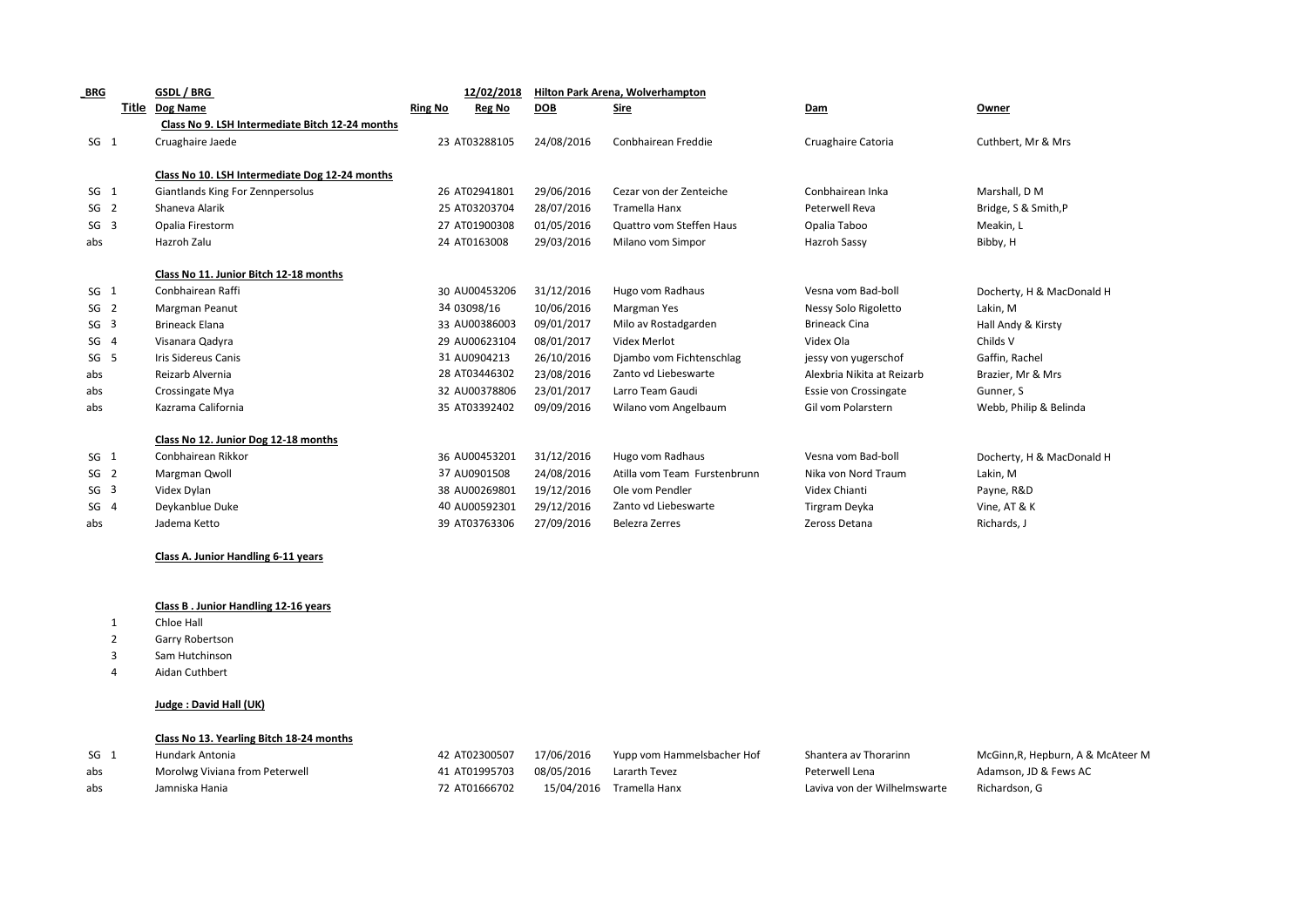| <b>BRG</b>      | GSDL / BRG                                         |                | 12/02/2018     |            | Hilton Park Arena, Wolverhampton |                              |                                       |
|-----------------|----------------------------------------------------|----------------|----------------|------------|----------------------------------|------------------------------|---------------------------------------|
|                 | Title Dog Name                                     | <b>Ring No</b> | Reg No         | <b>DOB</b> | <u>Sire</u>                      | Dam                          | Owner                                 |
|                 | Class No 14. Yearling Dog 18-24 months             |                |                |            |                                  |                              |                                       |
| SG <sub>1</sub> | Marinita Zaiden                                    |                | 43 AT00868006  | 23/02/2016 | Marinita Usko                    | Marinita Nebraska            | Guy, AS & M                           |
|                 | Class No 15. LSH Adult Bitch 24+ months            |                |                |            |                                  |                              |                                       |
| V <sub>1</sub>  | Impranah Flavia                                    |                | 47 AR01248401  | 12/03/2014 | Conbhairean Waro                 | Impranah Razzamatazz         | Turner, J                             |
| V <sub>2</sub>  | Robasdan Briannah                                  |                | 46 AS04358901  | 29/11/2015 | Conbhairean Freddie              | Impranah Zante               | Robertson, S&J                        |
| abs             | Cruaghaire Guinevere                               |                | 44 AR00201702  | 21/12/2013 | Hazroh Ulk                       | Cruaghaire Druantia          | Cuthbert, Mr & Mrs                    |
| abs             | Ardenburg Odette mit Brineack                      |                | 45 AS02167807  | 26/04/2015 | Pacco Vom Langenbungert          | Ardenburg Holly              | Hall Andy & Kirsty                    |
|                 | Class No 16. LSH Adult Dog 24+ months              |                |                |            |                                  |                              |                                       |
| V <sub>1</sub>  | Conbhairean Klyde                                  |                | 48 AR02244103  | 07/03/2014 | Djambo vom Fichtenschlag         | Conbhairean Quella           | Cuthbert, Mr & Mrs                    |
| V <sub>2</sub>  | Adoram Kevin                                       |                | 49 AS01179304  | 30/03/2015 | Immo vd Vallendarer Hohe         | Mascani Katharina            | Fews, Andrew                          |
| V <sub>3</sub>  | Cezar von Der Zenteiche                            |                | 89 SZ2306727   | 10/06/2014 | Saabat von Aurelius              | Fiby von der Zenteiche       | Dooley, S&W                           |
|                 | Class No 17. LSH Adult Working Bitch               |                |                |            |                                  |                              |                                       |
| V <sub>1</sub>  | Daizy van Ayla's Aura                              |                | 90 NHSB2973082 | 14/07/2014 | Ballack von der Brucknerallee    | Quera von der Zenteiche      | Dooley, S&W                           |
|                 | Class No 18. LSH Adult Working Bitch<br>no entries |                |                |            |                                  |                              |                                       |
|                 | Class No 19. Adult Bitch 24+ months                |                |                |            |                                  |                              |                                       |
| V <sub>1</sub>  | Conbhairean Owella                                 |                | 53 AT00280207  | 01/12/2015 | Djambo vom Fichtenschlag         | Conbhairean Fanta            | Exley, P & Fitton, C                  |
| V <sub>2</sub>  | Isabeau von der Zenteiche                          |                | 56 AT0903827   | 08/07/2015 | Gary vom Hühnegrab               | Romina von der Zenteiche     | Hallsworth, J                         |
| V <sub>3</sub>  | Ghanna vom Trompetersprung                         |                | 52 AT0904886   | 24/05/2014 | Conbhairean Uno                  | Oduscha vom Trompetersprung  | Cuthbert, Mr & Mrs                    |
| $V$ 4           | Ardenburg Odyssey at Mascani                       |                | 57 AS02167805  | 26/04/2015 | Pacco Vom Langenbungert          | Ardenburg Holly              | Hutchinson, S & S                     |
| V <sub>5</sub>  | Hagie Best of the Gods                             | 54 NAF         |                | 27/07/2015 | Kent z Kremelaku                 | Carrie Best of the Gods      | Gaffin, Rachel                        |
| $V$ 6           | Millaner Java from Stockdale                       |                | 60 AM02929409  | 10/06/2011 | Millaner Zamp                    | Stockdale Tandy              | Pye, Mr AC & Mrs GA                   |
| V <sub>7</sub>  | Sachse Athena                                      |                | 55 AS02610006  | 22/07/2015 | Calle vom Westervenn             | Jaminska Bina                | Gray, T                               |
| abs             | Silkenwood Marina                                  |                | 50 AL02898305  | 12/02/2010 | Idol vom Haus Am Lerchenweg      | Silkenwood Ferra             | Bibby, H                              |
| abs             | Burtonharvan Bevi                                  |                | 51 AM03229106  | 12/07/2011 | Ingodds Agassi                   | Conbhairean Pepsi            | Burton, RP and JB                     |
| abs             | Draga von der Orangerie                            |                | 58 AT0905181   | 08/06/2014 | Merlin von der Bechtalee         | Olga vom Zellergrund         | Jermey, I                             |
| abs             | Belezra Vanja                                      |                | 88 AS02078605  |            | 18/05/2015 Shernaa Pakros        | Shernaa La Venus Del Belezra | Atkinson, P&M                         |
|                 | Class No 20. Adult Dog 24+ months                  |                |                |            |                                  |                              |                                       |
| V <sub>1</sub>  | Janefield Whalter                                  |                | 62 AT00789104  | 25/01/2016 | Milano vom Simpor                | Janefield Unique             | Christie R, Mullen B & McCarvel H & S |
| V <sub>2</sub>  | Jasko von der Zenteiche                            |                | 61 AT0904292   | 15/12/2015 | Marlo von Baccara                | Wanja von der Zenteiche      | Bradley, P                            |
| V <sub>3</sub>  | Clynalwin's Kayson                                 |                | 63 AQ01228603  | 02/04/2013 | <b>Tormenstorp Never Ever</b>    | Clynalwin Dee                | Kearnan, S                            |
| abs             | Basko vom Graffenbrunn                             |                | 64 AS0904127   | 17/04/2014 | Willas vom Grafenbrunn           | Vicki vom Grafenbrunn        | Williamson, M & Cox, S                |
|                 | Class No 21. Adult Working Bitch                   |                |                |            |                                  |                              |                                       |
| V <sub>1</sub>  | Zandamor Carrera                                   |                | 66 AS03774201  | 02/10/2015 | Conbhairean Freddie              | Kassieger Prima              | Rice, C & Docherty, H                 |
| abs             | Paluka Paris                                       |                | 65 AR00606607  | 13/02/2014 | Schumann von Tronje              | Paluka Koko                  | Ingham, P                             |
|                 |                                                    |                |                |            |                                  |                              |                                       |